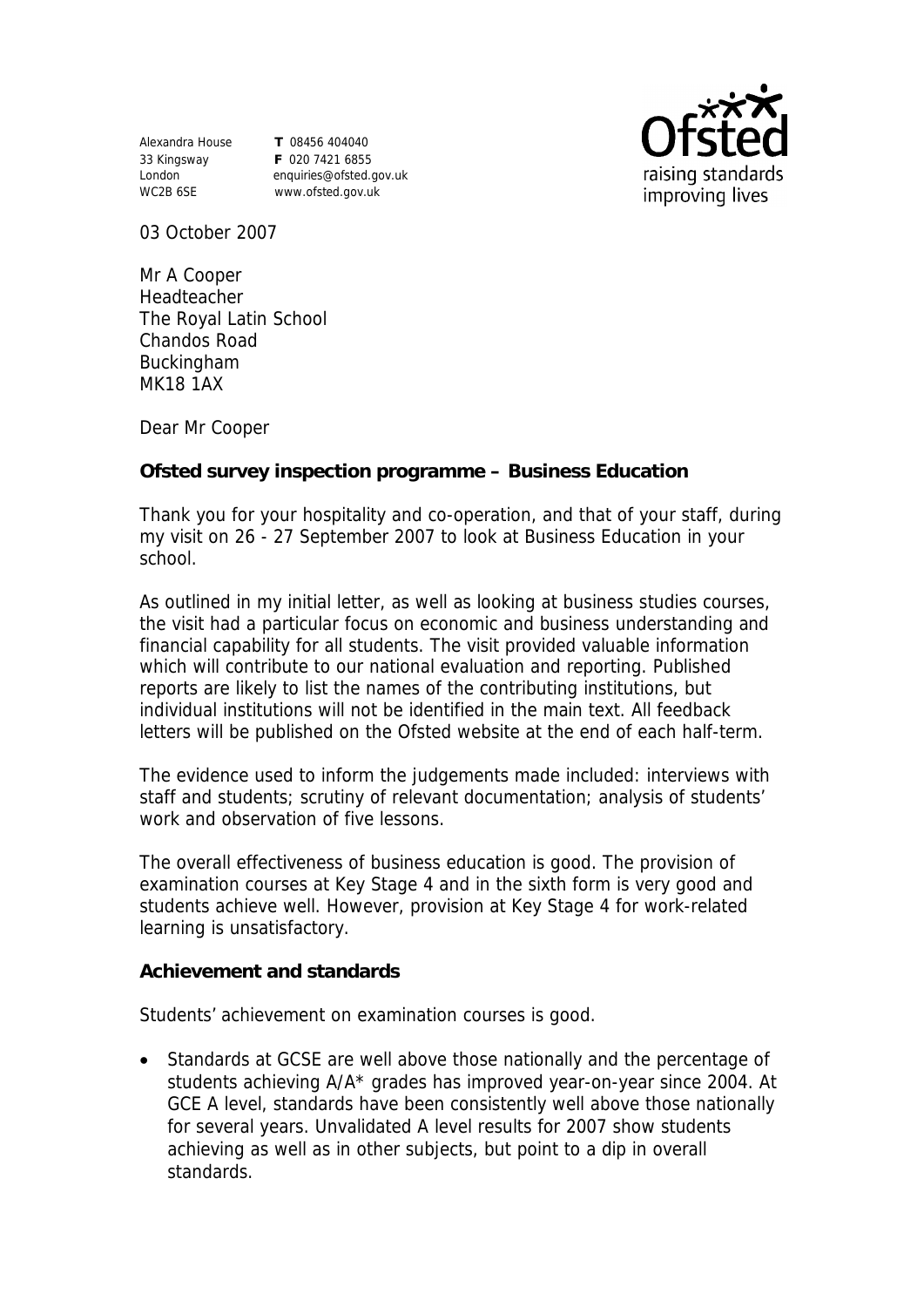- Independent learning skills are variable; many business students make effective use of ICT, but the quality of note-taking to aid revision is often poor.
- Completion rates for sixth form business courses are very good.
- By the end of Key Stage 4, students' economic and business understanding relies heavily on individual interest and learning out of school, and varies widely. It is sometimes outstanding and is satisfactory overall. Among sixth formers, it is good.

**Quality of teaching and learning** 

Teaching and learning on examination courses are good.

- Teachers have good subject knowledge. Lessons are consistently well planned, proceed at a good pace and often include a good variety of learning opportunities.
- Teachers' expectations of students are generally high. The most able students respond well to being stretched. Teachers place strong emphasis on developing conceptual understanding and using technical vocabulary. Behaviour in lessons is very good, as are staff-student relationships.
- There are few opportunities for students to visit local businesses and, in Year 10 GCSE courses, insufficient focus on helping students develop and master evaluative skills.
- Assessment practice is satisfactory. The best marking provides both clear judgements and helpful comments to encourage students to improve; however, there is variability.
- A good range of business journals is available in the school library.

## **Quality of curriculum**

The quality of the business-related curriculum is satisfactory overall. Provision of business courses is very good. However, at Key Stage 4 opportunities for work- related learning for students who do not take a business course are very limited.

- GCSE business studies is gaining in popularity, with around half of students taking the course.
- The Year 8 personal, social and health education programme provides good opportunities for students to develop financial awareness, but this is not being built upon at Key Stage 4. The Year 12 enrichment programme helps students gain a good understanding of financial issues in preparing for higher education.
- The Year 10 enterprise day provides a good opportunity for students to develop their team and problem-solving skills. Young Enterprise gives Year 12 students a good insight into business planning.
- Work-related learning at Key Stage 4 does not take sufficient account of the Qualifications and Curriculum Authority guidance on the provision for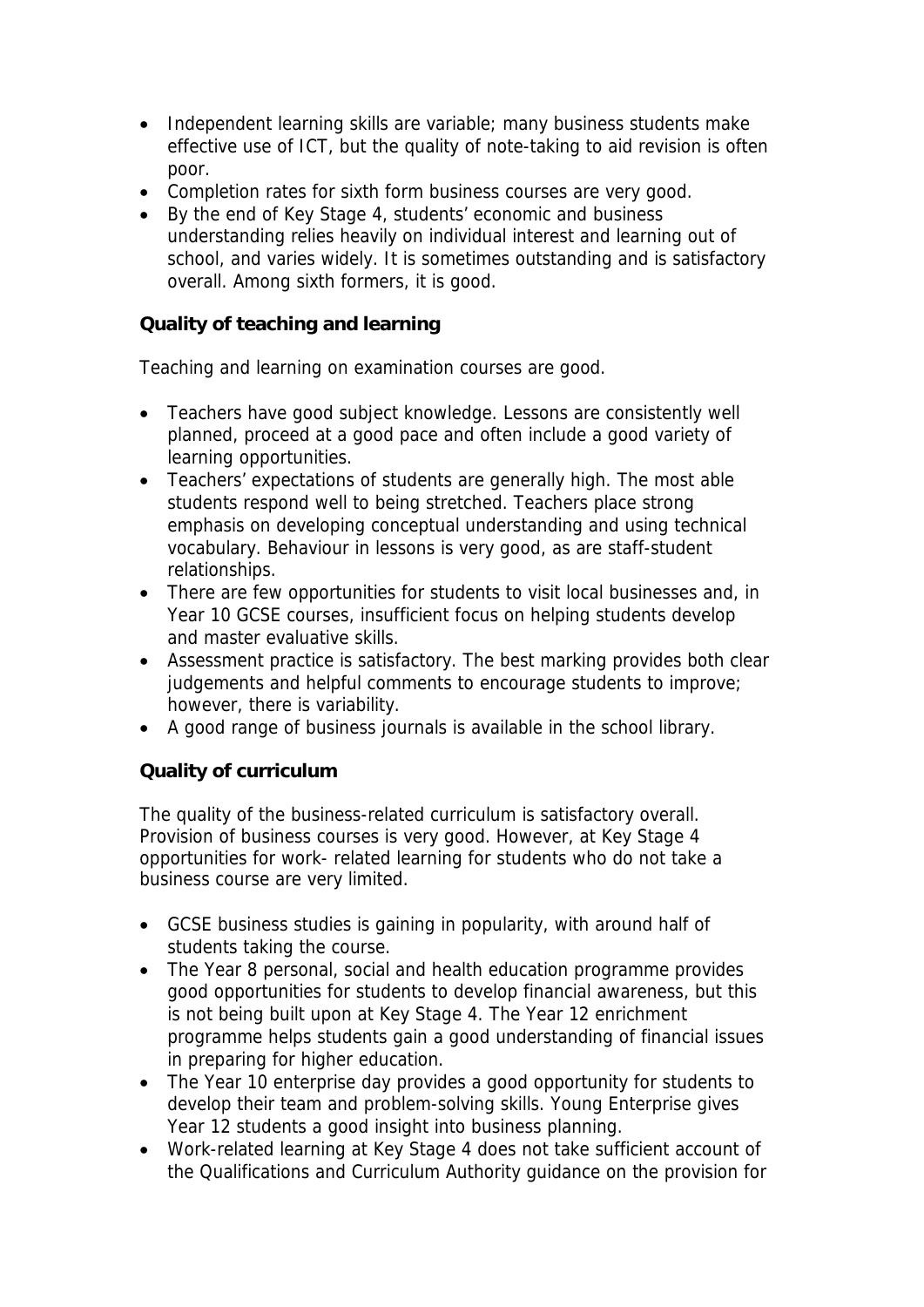economic and business understanding and enterprise education; this is recognised in the current school development plan. Year 11 work shadowing is not taken up by all students and does not provide sufficiently challenging opportunities to develop and practise workrelated skills.

 Personal, social and health education, ICT, geography, the Year 12 enrichment programme and Year 12 charity week are contributing positively to promoting economic and business understanding.

**Leadership and management** 

Leadership and management of business education are satisfactory.

- **Effective planning and review mechanisms are in place in business studies;** the current action plan has clear priorities.
- Business studies schemes of work are over-reliant on awarding body specifications; but, in their implementation, there is a strong focus on ensuring good quality teaching and learning.
- The two business studies teachers support each other well; however, there are insufficient opportunities for staff to network with colleagues in other schools.
- At whole-school level, an outline audit of where subjects and other activities contribute to economic understanding and financial capability has been carried out. However, the particular skills and competences which students are expected to acquire as they move through the school are not currently specified and there is no system in place for tracking the outcomes achieved by individuals. Links with businesses are unstructured and underdeveloped; students have few opportunities to meet with local employers.
- Recent appointments to improve the leadership and stability of the business studies department and to improve the co-ordination of workrelated learning are positive developments, but it is too early to judge the impact of these changes.

## **Inclusion**

Inclusion is satisfactory.

- Students with English as an additional language achieve well.
- Support for students experiencing difficulties in business studies is currently being improved through extra sessions, the development of peer mentoring and the provision of additional materials.
- Business studies courses are open to all students.